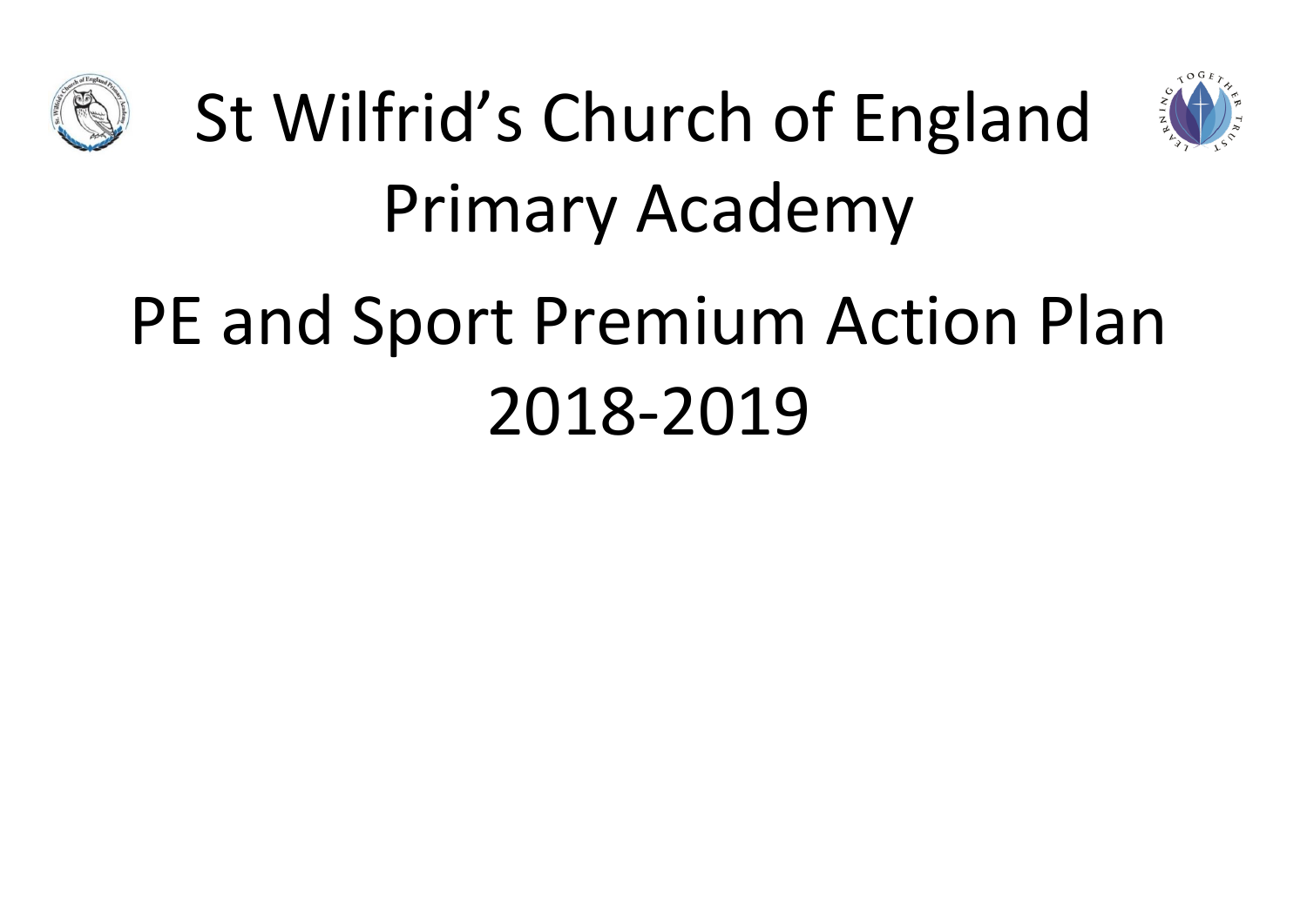Support for review and reflection - considering the 5 key indicators from DfE, what development needs are a priority for your setting and your students now and why? Use the space below to reflect on previous spend, identify current need and priorities for the future.

| Key achievements to date:                                                                                                                                                                                                                                                                                                                                               | Areas for further improvement and baseline evidence of need:                                                                                                                                                                                                                                                                                                                                                                                                                       |  |  |
|-------------------------------------------------------------------------------------------------------------------------------------------------------------------------------------------------------------------------------------------------------------------------------------------------------------------------------------------------------------------------|------------------------------------------------------------------------------------------------------------------------------------------------------------------------------------------------------------------------------------------------------------------------------------------------------------------------------------------------------------------------------------------------------------------------------------------------------------------------------------|--|--|
| Ensure PE and School sport is high profile within school<br>Children are physically active on a daily basis<br>Children encourage to live a healthy lifestyle<br>Children receive high quality teaching of PE from PE specialists and<br>specialist sports coaches.<br>Use professional athletes and sports stars as inspiration to children to<br>be involved in sport | Continue to ensure PE and Sport is high profile in school.<br>Continue to ensure children receive high quality teaching of PE and<br>Sport.<br>Increase number of children taking part in out of hours clubs. (see<br>previous years registers)<br>Find new and exciting sports to increase participation in sport.<br>Continue to use inspirational visitors to raise profile of PE and Sport.<br>Continue to raise the importance of exercise and living a healthy<br>lifestyle. |  |  |

| Meeting national curriculum requirements for swimming and water safety                                                                                                                                                                                            | Please complete all of the below: |
|-------------------------------------------------------------------------------------------------------------------------------------------------------------------------------------------------------------------------------------------------------------------|-----------------------------------|
| What percentage of your current Year 6 cohort swim competently, confidently and proficiently over a<br>distance of at least 25 metres?<br>N.B. Even though your children may swim in another year please report on their attainment on leaving<br>primary school. | 100%                              |
| What percentage of your current Year 6 cohort use a range of strokes effectively [for example, front crawl,<br>backstroke and breaststroke]?                                                                                                                      | 100%                              |
| What percentage of your current Year 6 cohort perform safe self-rescue in different water-based situations? 100%                                                                                                                                                  |                                   |
| Schools can choose to use the Primary PE and Sport Premium to provide additional provision for swimming<br>but this must be for activity over and above the national curriculum requirements. Have you used it in this<br>way?                                    | <b>No</b>                         |



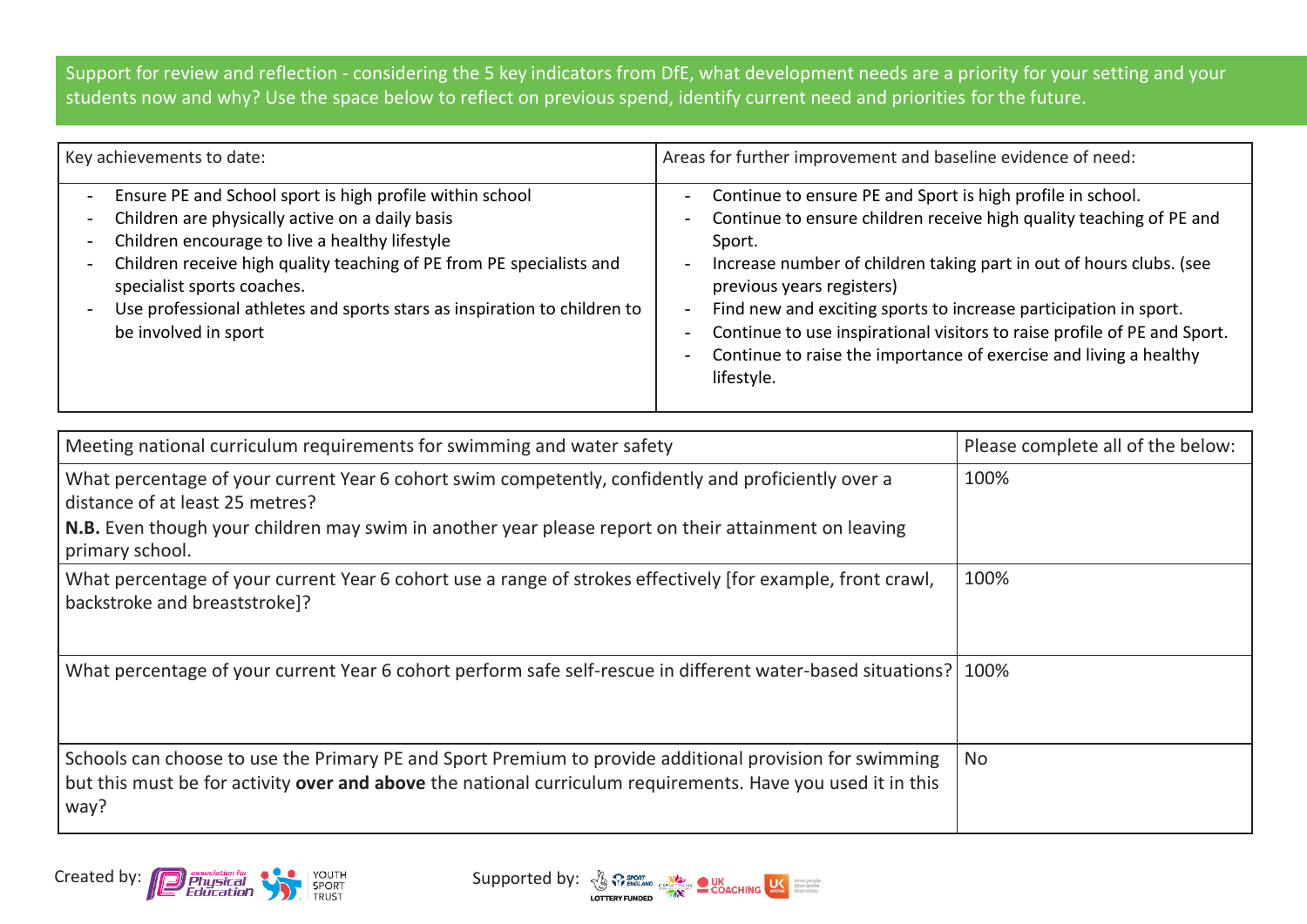## **Action Plan and Budget Tracking**

Capture your intended annual spend against the 5 key indicators. Clarify the success criteria and evidence of impact that you intend to measure to evaluate for students today and for the future.

| Academic Year: 2018/19                                                                                                                                                                                                     | Total fund allocated: £20,440                                                                                                                                                                               | Date Updated:17.12.18                  |                                                                                                                                                                                                                                                                                                                                                                                                                                                                                                                                                  |                                                                                                                                                                                                          |
|----------------------------------------------------------------------------------------------------------------------------------------------------------------------------------------------------------------------------|-------------------------------------------------------------------------------------------------------------------------------------------------------------------------------------------------------------|----------------------------------------|--------------------------------------------------------------------------------------------------------------------------------------------------------------------------------------------------------------------------------------------------------------------------------------------------------------------------------------------------------------------------------------------------------------------------------------------------------------------------------------------------------------------------------------------------|----------------------------------------------------------------------------------------------------------------------------------------------------------------------------------------------------------|
| Key indicator 1: The engagement of all pupils in regular physical activity - Chief Medical Officer guidelines recommend that<br>primary school children undertake at least 30 minutes of physical activity a day in school |                                                                                                                                                                                                             |                                        |                                                                                                                                                                                                                                                                                                                                                                                                                                                                                                                                                  |                                                                                                                                                                                                          |
| School focus with clarity on<br>intended impact on pupils:                                                                                                                                                                 | Actions to achieve:                                                                                                                                                                                         | Funding<br>allocated:                  | Evidence and impact:                                                                                                                                                                                                                                                                                                                                                                                                                                                                                                                             | Sustainability and suggested<br>next steps:                                                                                                                                                              |
| Increase participation in physical<br>activities to work towards targeting<br>children engaging in Active 30 at<br>lunchtimes.<br>Also to support behaviour when playing<br>games and working as a group.                  | Targeted children from Y1-Y4 will work<br>with Skillwise Sport on a weekly basis to<br>increase their participation in Active 30<br>during other parts of the day.                                          | E2800                                  | 144 children from Year 1 to Year 4<br>targeted as low participation took<br>part in a block 6 weekly sessions to<br>develop positive attitudes and<br>develop fundamental skills.                                                                                                                                                                                                                                                                                                                                                                | Continue to give opportunities to<br>engage targeted groups with<br>physical activity and small sided<br>games within the school day. E.g<br>low participation, behaviour, social<br>skills.             |
| Increase physical activity at playtimes to<br>help work towards Active 30 minutes.                                                                                                                                         | Children to be more active at play times<br>to help with their active 30 minutes a<br>day in school. Children to access fun<br>and exciting sports equipment to play<br>with and engage with at play times. | Skipping<br>equipment<br>Space hoppers | Children were able to take part in<br>more active playtimes working<br>towards Active 30minutes a day.<br>Children with special educational<br>needs were met with sensory<br>equipment.<br>Children were able to play together<br>and create their own games.<br>31 children from Y3-Y6 took part in a<br>Keep Movin' Fitness after school<br>club and Keep Moving fitness<br>sessions within the school timetable.<br>This helped developed children's<br>understanding of the importance of<br>being physically active throughout<br>the day. | Replenish and buy new equipment<br>for use at play times. Target<br>playground games and equipment<br>to boost active play times.<br>Adapt play times to allow for more<br>activities on the playground. |



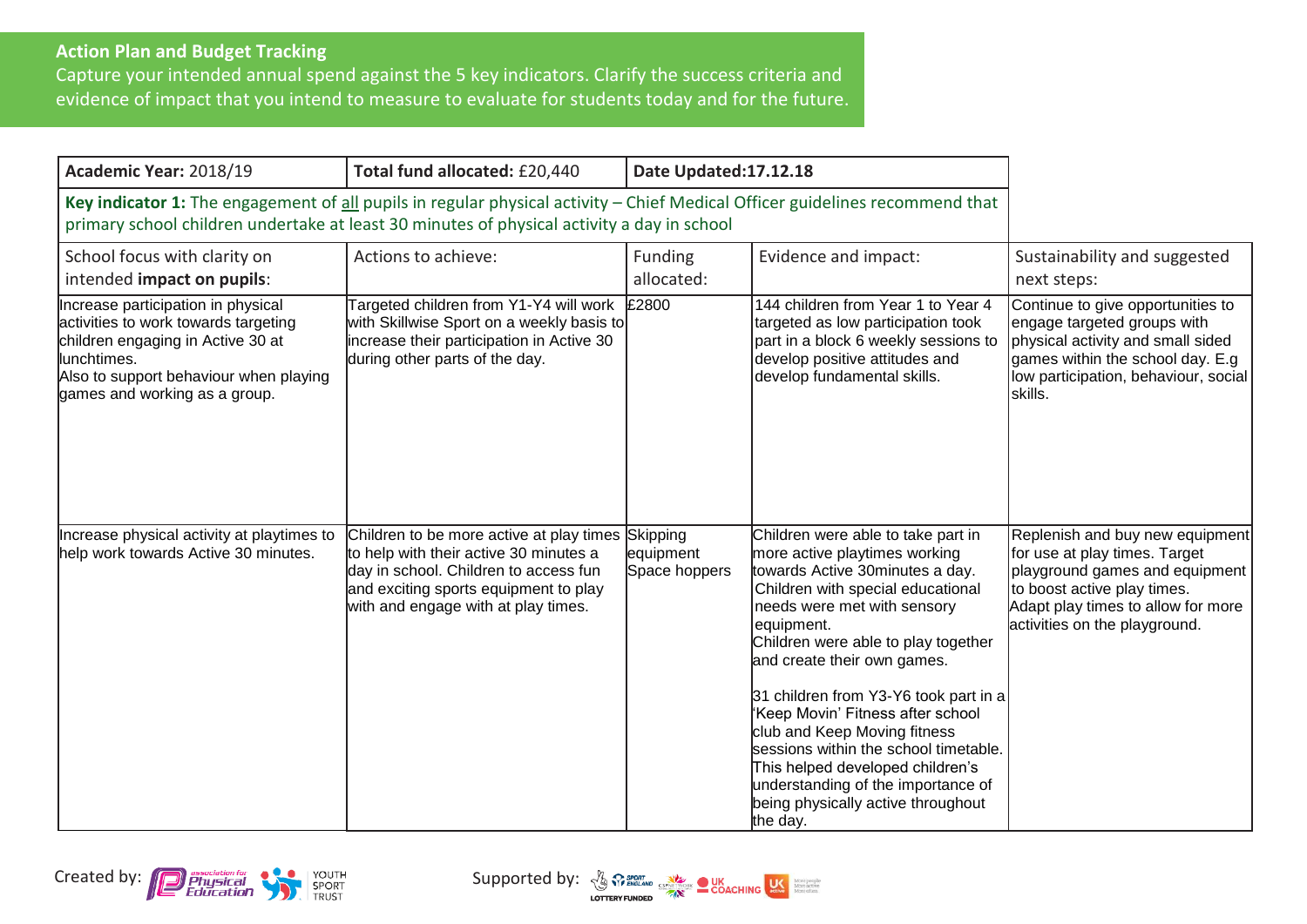| Promote and maintain a high profile of<br>exercise to support living a Healthy<br>Lifestyle | Purchase equipment to be used for after Focus pad and<br>school fitness club (delivered by IHL).                                                                                                                                                                                                            | mitt kit<br>Weighted<br>medicine balls -<br>Total: £1,200             |                                                                                                                                                                                                                                           |                                                                                                                                                           |
|---------------------------------------------------------------------------------------------|-------------------------------------------------------------------------------------------------------------------------------------------------------------------------------------------------------------------------------------------------------------------------------------------------------------|-----------------------------------------------------------------------|-------------------------------------------------------------------------------------------------------------------------------------------------------------------------------------------------------------------------------------------|-----------------------------------------------------------------------------------------------------------------------------------------------------------|
| Promote 'Healthy Lifestyles'                                                                | Children to enjoy participating in a range Free<br>of physical activities working with<br>Inspiring Healthy Lifestyles to promote<br>healthy living and understanding the<br>importance of making healthy choices,<br>through cross curricular work.<br>Offer fitness after school club to KS2<br>children. | $4 \times 1$ hour<br>sessions from<br>Inspiring healthy<br>lifestyles | Children in Y4 were given the<br>opportunity to develop<br>understanding of how to be healthy<br>and more active. They were<br>encouraged to live a healthy lifestyle<br>through health eating and being<br>physically active.            | Continue to access Inspiring<br>Healthy Lifestyle 'Let's get moving'<br>scheme for Reception and Year 4<br>children                                       |
| Promote 'Healthy Lifestyles'                                                                | Y5/6 Children to enjoy participating in a<br>healthy eating Healthy Eating through<br>football development day.                                                                                                                                                                                             | £350                                                                  | 150 children in Y5/Y6 engaged with<br>healthy eating sports programme<br>using football as a vehicle for living a<br>healthy lifestyle. Children created<br>their own healthy diet based on<br>those of professional football<br>players. | To arrange another development<br>day for another year group of<br>children to link the importance of<br>living a healthy lifestyle as a<br>professional. |



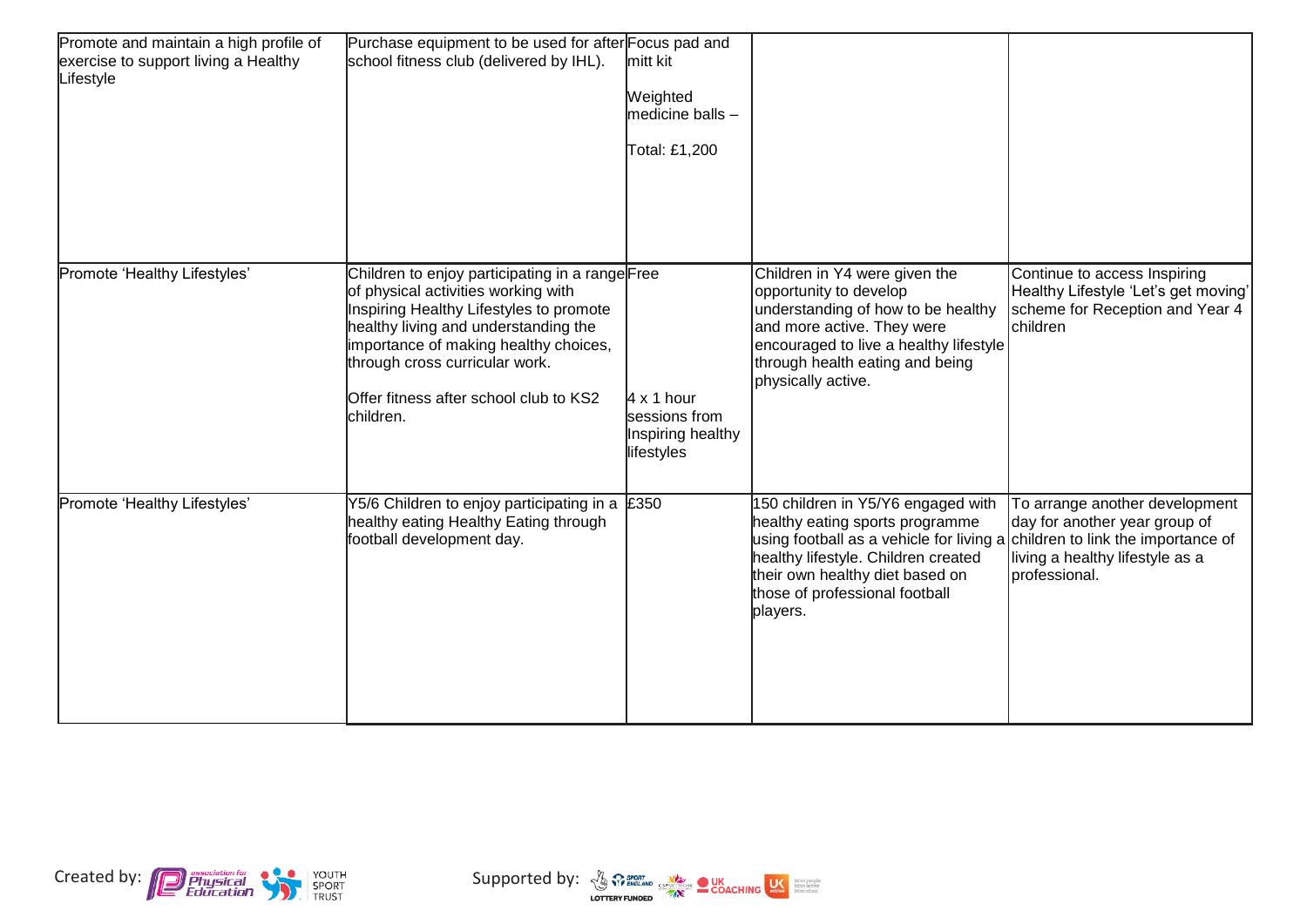| Promote growth mind set and mental<br>health and well-being.                                                                                                                | Y6 children to participate in a 6 week<br>Yoga Programme delivered by Wigan<br>Warriors. This will take place in<br>April/May to support children when<br>preparing for their SAT tests. | £450                  | 64 children in Y6 experienced<br>weekly yoga and well-being sessions Wigan Warriors and arrange a<br>with Claire Taylor from Wigan<br>Warriors. This helped to prepare and year to support next year's Year 6<br>support the children building up to<br>Y6 SATs.<br>The children also experienced taking<br>part in the first Wigan Warriors Yoga<br>festival.<br>This also linked with our health and<br>wellbeing themed days through the<br>school calendar. | To continue to work closely with<br>block of sessions for the following<br>children.                                                                                                                                                                                                       |
|-----------------------------------------------------------------------------------------------------------------------------------------------------------------------------|------------------------------------------------------------------------------------------------------------------------------------------------------------------------------------------|-----------------------|-----------------------------------------------------------------------------------------------------------------------------------------------------------------------------------------------------------------------------------------------------------------------------------------------------------------------------------------------------------------------------------------------------------------------------------------------------------------|--------------------------------------------------------------------------------------------------------------------------------------------------------------------------------------------------------------------------------------------------------------------------------------------|
|                                                                                                                                                                             |                                                                                                                                                                                          | Total: £4,800         |                                                                                                                                                                                                                                                                                                                                                                                                                                                                 |                                                                                                                                                                                                                                                                                            |
| Key indicator 2: The profile of PESSPA being raised across the school as a tool for whole school improvement                                                                |                                                                                                                                                                                          |                       |                                                                                                                                                                                                                                                                                                                                                                                                                                                                 |                                                                                                                                                                                                                                                                                            |
| School focus with clarity on<br>intended impact on pupils:                                                                                                                  | Actions to achieve:                                                                                                                                                                      | Funding<br>allocated: | Evidence and impact:                                                                                                                                                                                                                                                                                                                                                                                                                                            | Sustainability and suggested<br>next steps:                                                                                                                                                                                                                                                |
| Famous Visitor to share experiences with Inspirational sports athlete to visit the<br>KS2 pupils as part of a collaborative<br>writing project to inspire creative writing. | school to inspire and encourage<br>children to be involved within sport.<br>The visitor will also inspire high quality<br>writing projects within English.                               | Free                  | David Quayle, former St Wilfrid's<br>pupil, visited school to give Year 6<br>children an inspirational talk on his<br>journey to becoming a professional<br>tennis player.                                                                                                                                                                                                                                                                                      | To maintain a close relationship<br>with David for future events.<br>To seek out other past pupils of St<br>Wilfrid's who could return as an<br>inspirational visitor for the children.<br>To continue to arrange<br>inspirational visitors to inspire<br>pupils with a variety of sports. |



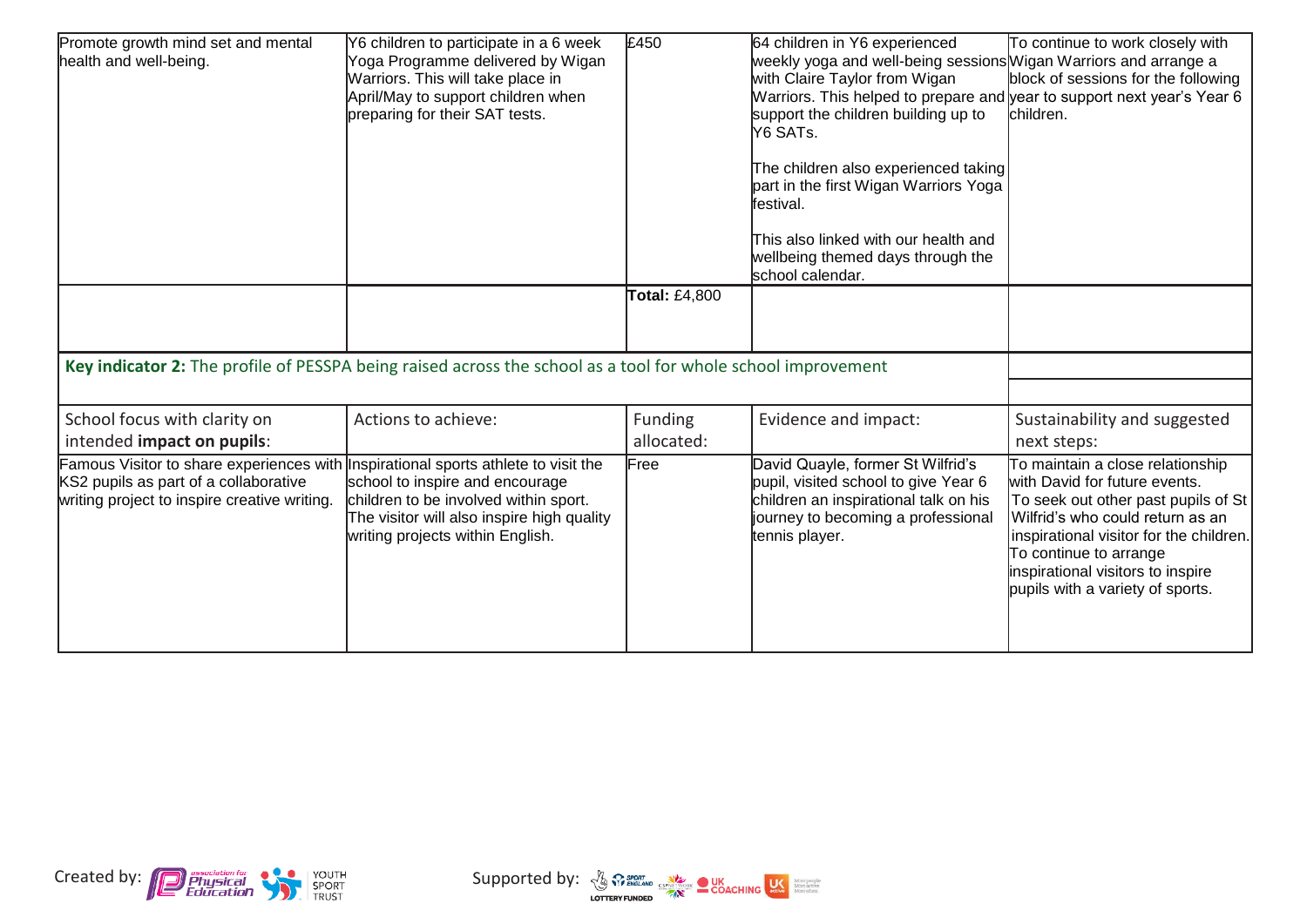| Host an annual School Games Day<br>involving all children.                                                                    | Organise and plan school games day<br>for KS1 and for KS2 children to take<br>part in during the Summer term.       | Specialist<br>Teacher       | Free -part of PE 527 children from Reception to Year To continue to work closely with<br>6 took part in our annual school<br>sports day. Children represented<br>their school houses in KS2 while in<br>KS1, the emphasis was more on fun<br>and personal achievement.<br>School games values were also<br>celebrated during the sports days.<br>The relationship with Standish High<br>School was also strengthened as<br>past pupils returned as Sports<br>Leaders to support the running of the<br>days. | Standish High School in regards to<br>opportunities for our pupils to have<br>young role models lead them in a<br>variety of activities and see the<br>potential next steps of their PE and<br>Sport journey. |
|-------------------------------------------------------------------------------------------------------------------------------|---------------------------------------------------------------------------------------------------------------------|-----------------------------|-------------------------------------------------------------------------------------------------------------------------------------------------------------------------------------------------------------------------------------------------------------------------------------------------------------------------------------------------------------------------------------------------------------------------------------------------------------------------------------------------------------|---------------------------------------------------------------------------------------------------------------------------------------------------------------------------------------------------------------|
| Prominent notice boards in both key<br>stage halls to raise the profile of PE and<br>Sport to all pupils, staff and visitors. | Notice boards regularly updated in both Time<br>halls.                                                              |                             | Notice boards contain information<br>about after school clubs for the<br>following terms, intra school sport<br>challenge winners. Pupils are<br>enthused to want to see themselves<br>appear on the board.                                                                                                                                                                                                                                                                                                 | To continue to maintain and<br>update notice boards within<br>school.                                                                                                                                         |
| Sports events and achievements are<br>celebrated through social media                                                         | Twitter used to celebrate recent sporting Time<br>events. It also used to share curriculum<br>PE lesson activities. |                             | Regular retweets and likes<br>demonstrating the wider community<br>is aware of provisions within school<br>and achievements.                                                                                                                                                                                                                                                                                                                                                                                | To continue to use twitter to<br>celebrate achievements,<br>participation at sporting events<br>with the wider community.                                                                                     |
|                                                                                                                               |                                                                                                                     | <b>Total planned:</b><br>£0 |                                                                                                                                                                                                                                                                                                                                                                                                                                                                                                             |                                                                                                                                                                                                               |



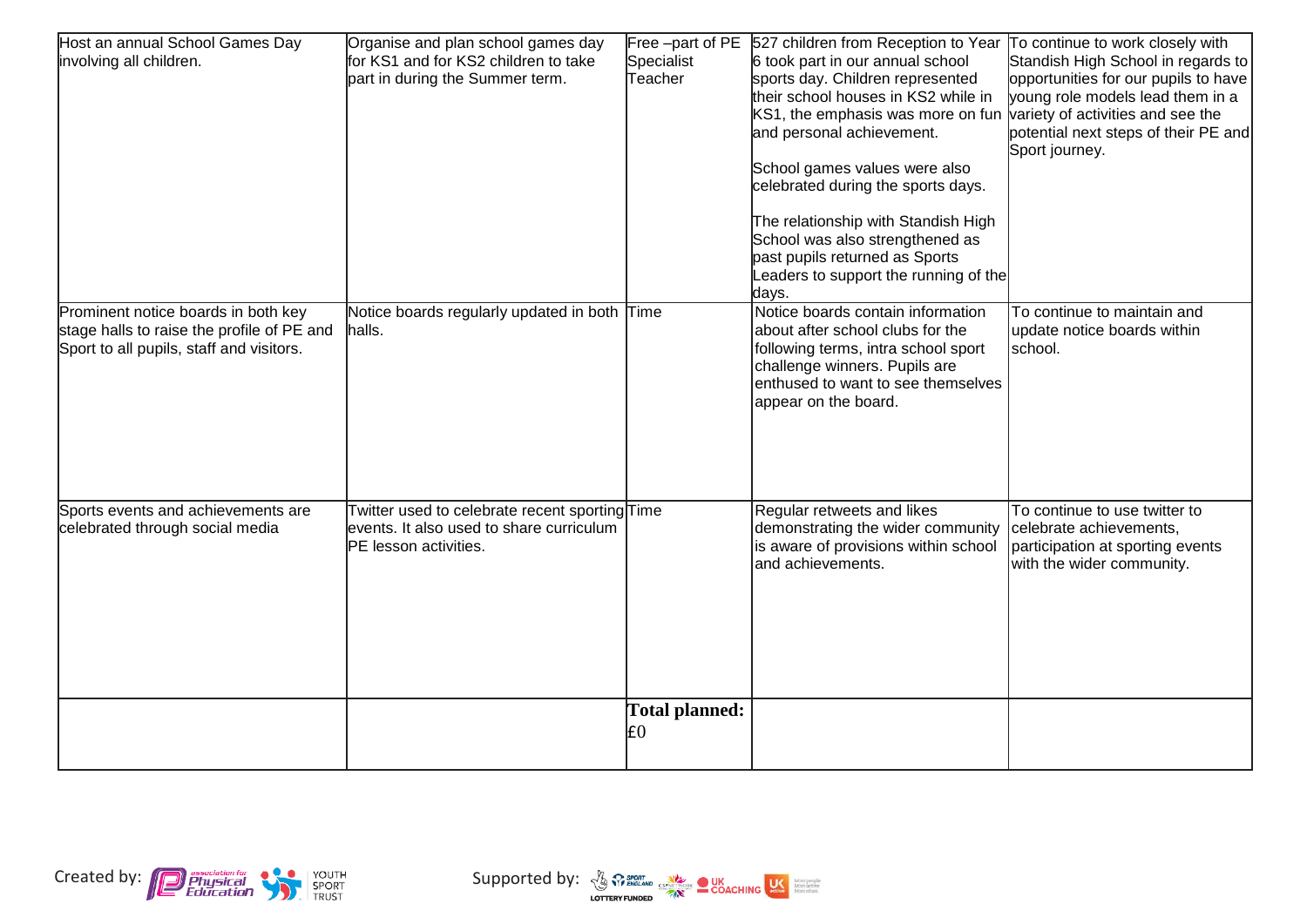| Key indicator 3: Increased confidence, knowledge and skills of all staff in teaching PE and sport                                              |                                                                                                                                                                                                                                                                                  |                                                              |                                                                                                                                                                                                                                                                                                                                                                                                                                                                                                                                                                                                                                                               |                                                                                                                                                                                                                                                                                                                                                                          |
|------------------------------------------------------------------------------------------------------------------------------------------------|----------------------------------------------------------------------------------------------------------------------------------------------------------------------------------------------------------------------------------------------------------------------------------|--------------------------------------------------------------|---------------------------------------------------------------------------------------------------------------------------------------------------------------------------------------------------------------------------------------------------------------------------------------------------------------------------------------------------------------------------------------------------------------------------------------------------------------------------------------------------------------------------------------------------------------------------------------------------------------------------------------------------------------|--------------------------------------------------------------------------------------------------------------------------------------------------------------------------------------------------------------------------------------------------------------------------------------------------------------------------------------------------------------------------|
|                                                                                                                                                |                                                                                                                                                                                                                                                                                  |                                                              |                                                                                                                                                                                                                                                                                                                                                                                                                                                                                                                                                                                                                                                               |                                                                                                                                                                                                                                                                                                                                                                          |
| School focus with clarity on intended Actions to achieve:<br>limpact on pupils:                                                                |                                                                                                                                                                                                                                                                                  | Funding<br>allocated:                                        | Evidence and impact:                                                                                                                                                                                                                                                                                                                                                                                                                                                                                                                                                                                                                                          | Sustainability and suggested<br>next steps:                                                                                                                                                                                                                                                                                                                              |
| Reappoint a specialist PE Teacher to<br>deliver PE Curriculum and provide extra-<br>curricular activities, whilst developing<br>CPD for staff. | Employ a PE specialist teacher to<br>work alongside staff in KS2 to allow for towards salary for 5 $x$<br>sharing good practice.<br>PE specialist to support and promote a academic year.<br>variety of after school clubs and sports<br>competition opportunities.              | £5,000 - Contribution<br>afternoons throughout               | High Quality teaching and<br>learning of the PE Curriculum<br>delivered to KS2 children.<br>90 children engaged in<br>extracurricular clubs. These<br>included, football, and sportshall<br>athletics across Y4-Y6.<br>and after school clubs. New after PE Specialist clubs.<br>school clubs to be put in place<br>for the following year that staff<br>will deliver.                                                                                                                                                                                                                                                                                        | Continue to have high quality<br>teaching and learning of the PE<br>curriculum to be delivered to KS2<br>children.<br>Opportunities for extra-curricular<br>afterschool clubs to be continued<br>and increased if possible.<br>CPD - Staff reported an increase Staff to organise and deliver their<br>in confidence when delivering PE own after school clubs alongside |
| Reappoint Primary PE Specialist to work<br>alongside teachers in Early Year and<br>KS1, and provide extra-curricular                           | Employ a PE specialist teacher to<br>work alongside staff KS1 to allow for<br>sharing good practice.<br>PE specialist to support and promote a $\gamma_{\texttt{ear 1, PE}} - \gamma_{\texttt{ear 2}}$<br>variety of after school clubs and sports<br>competition opportunities. | $£8,000$ - Salary for 1 x<br>day per week<br>(Wednesday AM - | Mr Willock delivered high quality<br>teaching and learning in PE<br>Curriculum for Year 1 and Year 2<br>sharing good practise and team<br>teaching to upskill teaching of<br>PE.<br>More opportunities were given to targeted groups. E.g low<br>pupils to access extra-curricular<br>clubs - children will be targeted<br>based on after school club data<br>and attainment within PE to<br>attend a variety of after school<br>clubs.<br>Year 5 and 6 pupils will<br>experience leadership training.<br>This will lead to improved<br>playground provision with trained<br>Sports Leaders', 'Play Leaders'<br>and welfare staff with enhanced<br>knowledge. | Continue to have high quality<br>teaching and learning of the PE<br>curriculum to be delivered to KS2<br>children.<br>Opportunities for extra-curricular<br>afterschool clubs working with<br>participation and pupils working at<br>greater depth in PE.                                                                                                                |

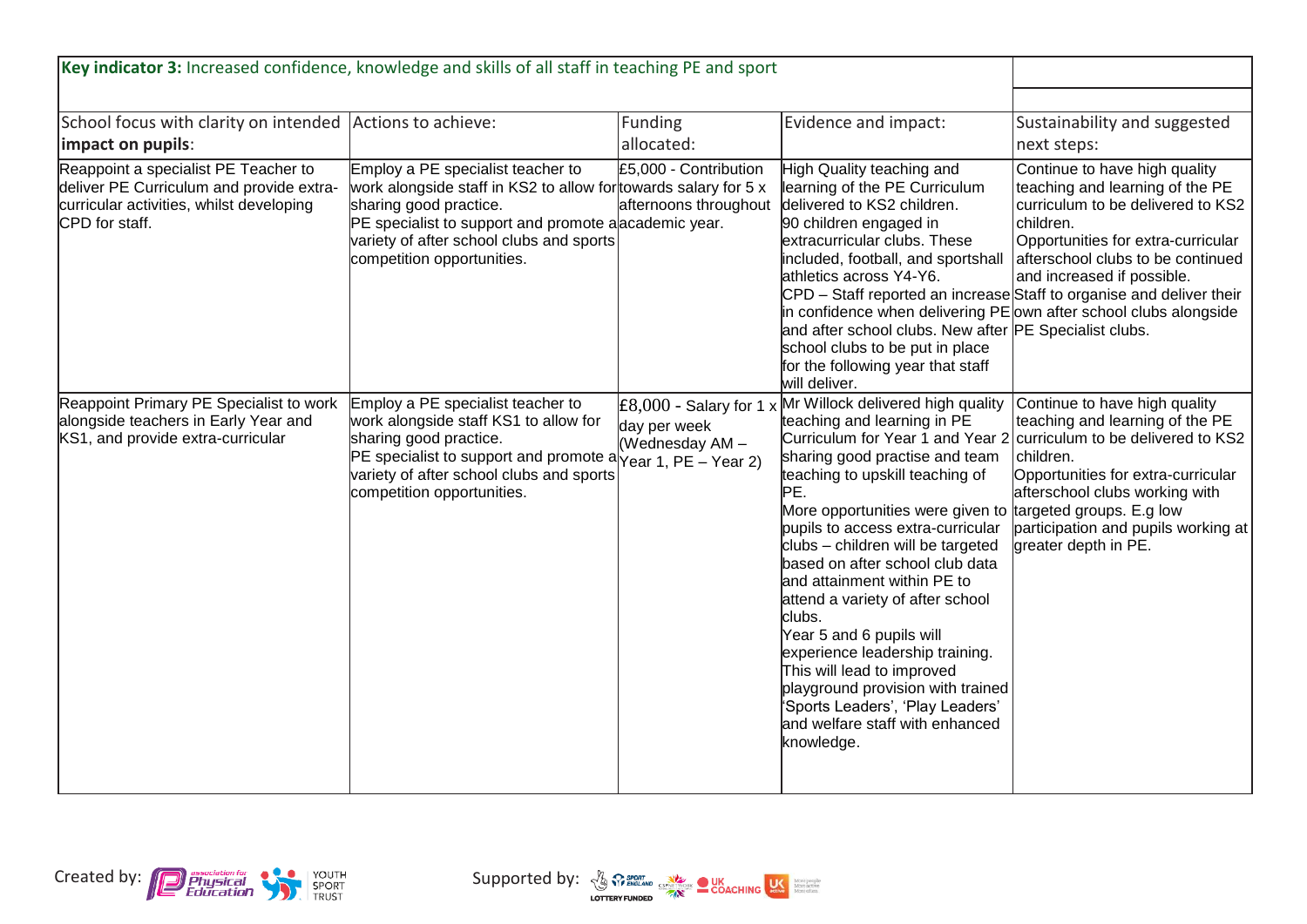| Access high quality specialist coaching in<br>a specialist sport, whilst developing CPD<br>for our staff                                                     | Find opportunities for support in PE for £300 - 6 weeks First<br>Nursery and Early Years delivery for<br>CPD                                                                                                                                                                                       | ltouch                | Children in nursery accessed<br>specialized PE lessons working<br>with Skillwise sport to develop<br>early development of<br>fundamental skills.                                                                                                                                                                                                                                                          | To arrange another block of<br>sessions for next year's nursery<br>children to help develop early<br>development of fundamental<br>skills.                                                                                                                                                        |
|--------------------------------------------------------------------------------------------------------------------------------------------------------------|----------------------------------------------------------------------------------------------------------------------------------------------------------------------------------------------------------------------------------------------------------------------------------------------------|-----------------------|-----------------------------------------------------------------------------------------------------------------------------------------------------------------------------------------------------------------------------------------------------------------------------------------------------------------------------------------------------------------------------------------------------------|---------------------------------------------------------------------------------------------------------------------------------------------------------------------------------------------------------------------------------------------------------------------------------------------------|
| Access high quality specialist coaching in PE Specialist teacher to complete<br>a specialist sport, whilst developing CPD<br>for our staff.                  | CPD course on Handball. To help<br>deliver and offer a new and exciting<br>sport for the children to become<br>engaged with.                                                                                                                                                                       | £40                   | Handball course helped to<br>develop PE Specialist<br>understanding of handball to<br>then deliver curriculum lessons<br>and after school clubs.<br>10 children from Y4 participated<br>in our first Handball competition.                                                                                                                                                                                | To continue to seek out<br>opportunities to develop<br>knowledge and understanding of<br>new and exciting sports to deliver<br>in curriculum time and as after<br>school clubs.                                                                                                                   |
|                                                                                                                                                              |                                                                                                                                                                                                                                                                                                    | Total<br>£13,340      |                                                                                                                                                                                                                                                                                                                                                                                                           |                                                                                                                                                                                                                                                                                                   |
| Key indicator 4: Broader experience of a range of sports and activities offered to all pupils                                                                |                                                                                                                                                                                                                                                                                                    |                       |                                                                                                                                                                                                                                                                                                                                                                                                           |                                                                                                                                                                                                                                                                                                   |
|                                                                                                                                                              |                                                                                                                                                                                                                                                                                                    |                       |                                                                                                                                                                                                                                                                                                                                                                                                           |                                                                                                                                                                                                                                                                                                   |
| School focus with clarity on intended Actions to achieve:<br>impact on pupils:                                                                               |                                                                                                                                                                                                                                                                                                    | Funding<br>allocated: | Evidence and impact:                                                                                                                                                                                                                                                                                                                                                                                      | Sustainability and suggested<br>next steps:                                                                                                                                                                                                                                                       |
| Access opportunities for a Sports<br>leadership programme for Y5 and Y6<br>children.                                                                         | Children from Year 5 and Year 6 to be FREE Part of<br>trained as Sports Lead leaders to work Specialist PE teacher<br>on KS1 and LKS2 playgrounds.<br>PE Specialist Keith Willock to lead<br>after school sessions to develop<br>young leaders and support during<br>unchtimes.                    | salary                | Sports leaders to developed<br>leadership and teamwork skills<br>by working within a team to<br>support lunchtime welfare staff<br>with playground activities. (see<br>register of children attended and<br>photos)                                                                                                                                                                                       | Sports leaders for the following<br>year to work again with Mr Willock<br>to develop delivery programme<br>for KS1 and LKS2 play times<br>through the week.                                                                                                                                       |
| Access high quality specialist coaching in<br>a specialist sport and encouraging<br>participation outside of school, whilst<br>developing CPD for our staff. | The school to affiliate with Lancashire £450<br>County Cricket Club accessing<br>'Chance to Shine' Programme:<br>6 weeks curriculum teaching to Year 6<br>6 weeks extra-curricular club to Year 5<br>2 full days of Intra Competition for KS2<br>Organisation of KS2 Intra School<br>Competitions. |                       | Year 5 and 6 pupils accessed<br>specialist kwik-cricket coaching,<br>though completing 5 week<br>'Chance to Shine' Programme,<br>either within curriculum or as an<br>extra-curricular club. Teachers'<br>upskilled in teaching and delivery To again allow opportunities for<br>of a specialist sport.<br>12 Year 5 children accessed out<br>of school hour's club to further<br>develop cricket skills. | To arrange another block of<br>sessions for children to gain<br>specialised teaching towards a<br>specific sport.<br>To continue to help develop CPD<br>of staff when delivering this sport.<br>children to become engaged in a<br>new sport and go on to support<br>local teams within the area. |



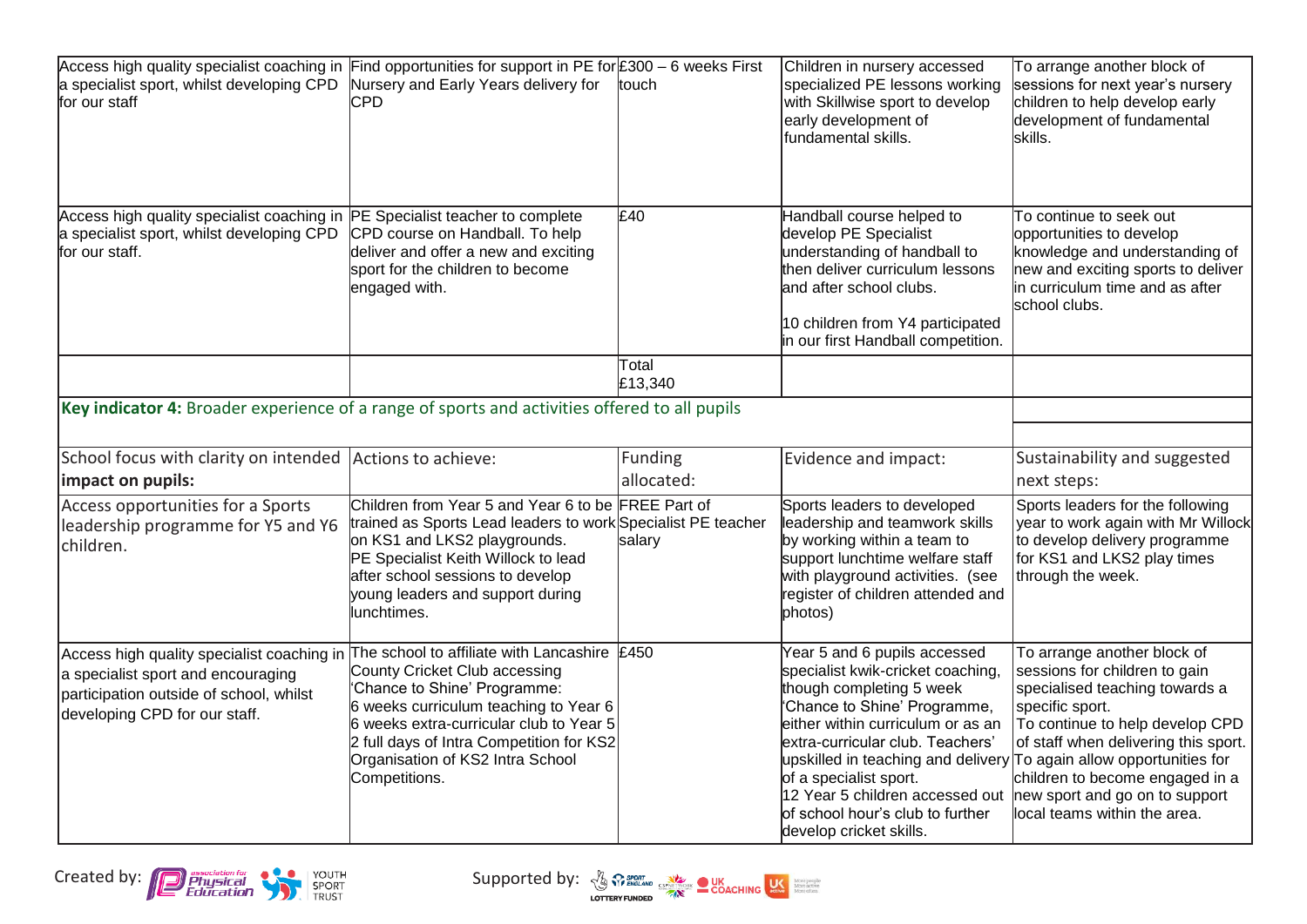|                                                                                               |                                                                                                                                                  |                                                     | Intra School Kwik Cricket<br>competitions were held for all<br>KS2 pupils to gain experience in<br>competitive game situations.                                                                                                                                                                                                                                                                                                                                                                                                                                                                                                                                                                                                                                                                       |                                                                                                                                                                           |
|-----------------------------------------------------------------------------------------------|--------------------------------------------------------------------------------------------------------------------------------------------------|-----------------------------------------------------|-------------------------------------------------------------------------------------------------------------------------------------------------------------------------------------------------------------------------------------------------------------------------------------------------------------------------------------------------------------------------------------------------------------------------------------------------------------------------------------------------------------------------------------------------------------------------------------------------------------------------------------------------------------------------------------------------------------------------------------------------------------------------------------------------------|---------------------------------------------------------------------------------------------------------------------------------------------------------------------------|
| Increase pupil participation in out of<br>school hours clubs, through specialist<br>coaching. | Increase numbers participating in out<br>of school hour clubs - pupils<br>becoming more physically active,<br>develop skills and apply in games. | Free as part of PE<br>Specialist teacher<br>salary. | 31% (86 children) of Rec and<br>KS1 children attended an after<br>school club.<br>15% of Rec and KS1 children<br>attended more than one after<br>school club.<br>Total number of attendees of<br>after school clubs in KS1 was<br>151 (68%)<br>(Total no. of Rec & KS1 children-<br>221)<br>Number of Rec and KS1 after<br>school clubs on offer was<br>increased from three clubs on<br>offer to five across the school<br>year. This allowed for a wider<br>range of sports for children to<br>participate in.<br>74% (222 children) of KS2<br>children attended an after school<br>club.<br>59% (179 children) of KS2<br>children attended more than one<br>after school club.<br>Total number of attendees of<br>after school clubs in KS2 was<br>576. (191%)<br>(Total no. of KS2 children- 301) | Continue to provide opportunities<br>for children to attend a variety of<br>after school clubs.<br>To increase the number of<br>children attending after school<br>clubs. |

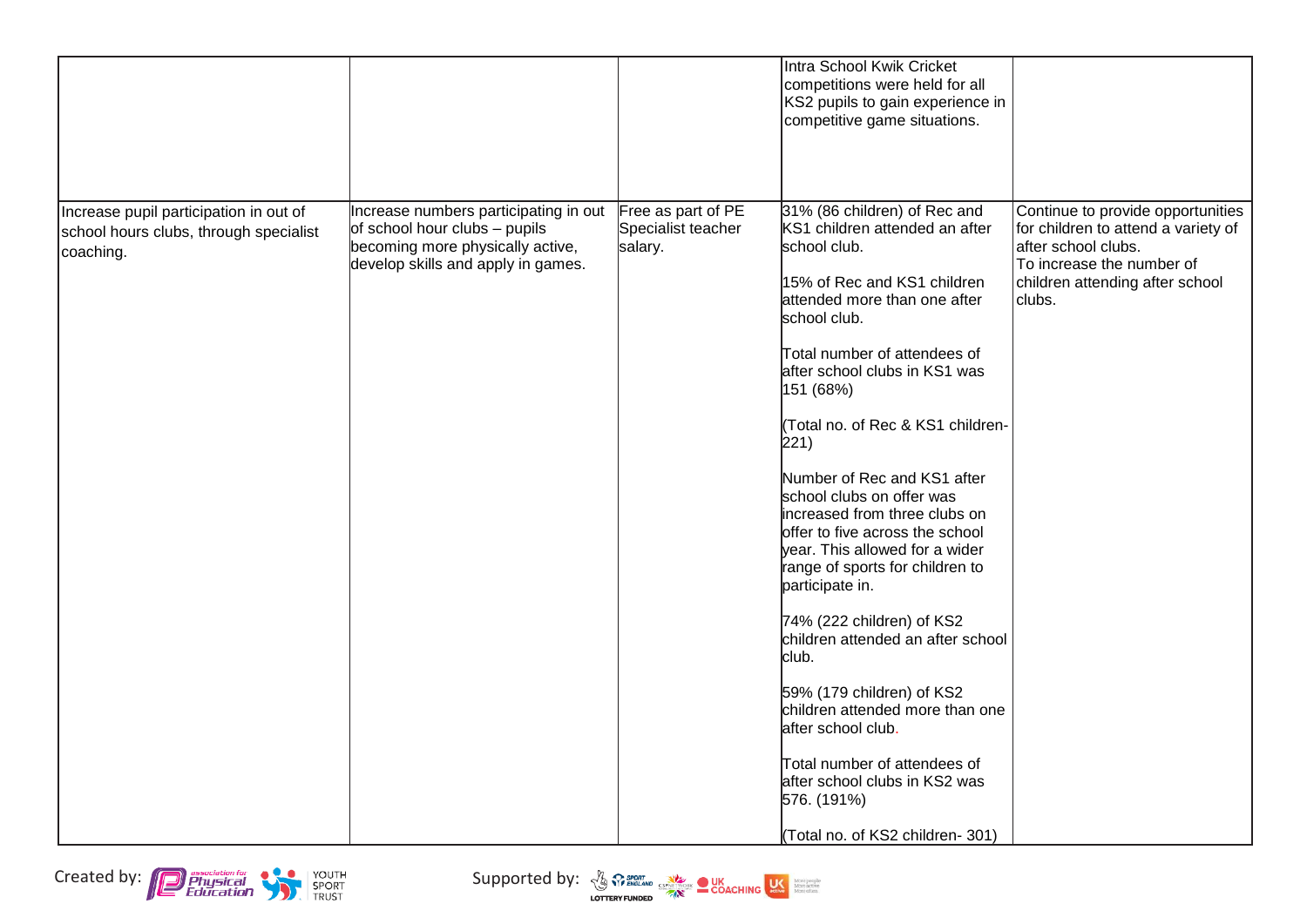|                                                                                                                |                                                                                                                                                                                                                                     |                                                                                                                                                                                                                                                                                                                                                                                                                                                                                                                                          | 57% of disadvantaged pupils in<br>KS2 attended an after school<br>club. (26/47 children)                                                                                                                                                                                                          |                                                                                                                                                                                                                                                       |
|----------------------------------------------------------------------------------------------------------------|-------------------------------------------------------------------------------------------------------------------------------------------------------------------------------------------------------------------------------------|------------------------------------------------------------------------------------------------------------------------------------------------------------------------------------------------------------------------------------------------------------------------------------------------------------------------------------------------------------------------------------------------------------------------------------------------------------------------------------------------------------------------------------------|---------------------------------------------------------------------------------------------------------------------------------------------------------------------------------------------------------------------------------------------------------------------------------------------------|-------------------------------------------------------------------------------------------------------------------------------------------------------------------------------------------------------------------------------------------------------|
| Increase pupil participation in out of<br>school hours clubs, through specialist<br>coaching of exotic sports. | Increase numbers participating in out<br>of school hour clubs - pupils<br>becoming more physically active,<br>develop skills and apply in games.<br>Pupils will be inspired to get involved<br>in new and exciting 'exotic' sports. | Autumn term - 10x 1<br>hour sessions of<br>Ultimate Frisbee<br>coaching to KS2<br>children delivered by<br>Inspiring Health<br>Lifestyles<br>COST: £300<br>Spring term $1 - Y5/6$<br>Keep on Movin' Fitness<br>Club 4x 1 hour<br>sessions (£120 per<br>club)<br>Spring term $1 - Y3/4$<br>Handball club 5x1 hour<br>sessions (£150)<br>Spring term $2 - Y3/4$<br>Keep on Movin' Fitness<br>Club 5x 1 hour<br>sessions (£150 per<br>club)<br>Spring term $2 - Y5/6$<br>Handball club 5x1 hour<br>sessions (£150)<br>Total allocated- £900 | See registers of targeted<br>children for specialised after<br>school clubs to work with PE<br>Specialist teachers.<br>109 children were able to<br>experience a new sport.<br>No. children attended each club:<br>Keep Movin' Fitness Club- 31<br>Ultimate Frisbee club- 37<br>Handball club- 41 | To continue to work closely with<br>IHL to provide free after school<br>clubs of non-mainstream sports<br>for children to experience. To use<br>these clubs to target children who<br>haven't attended an after school<br>club during the school year |



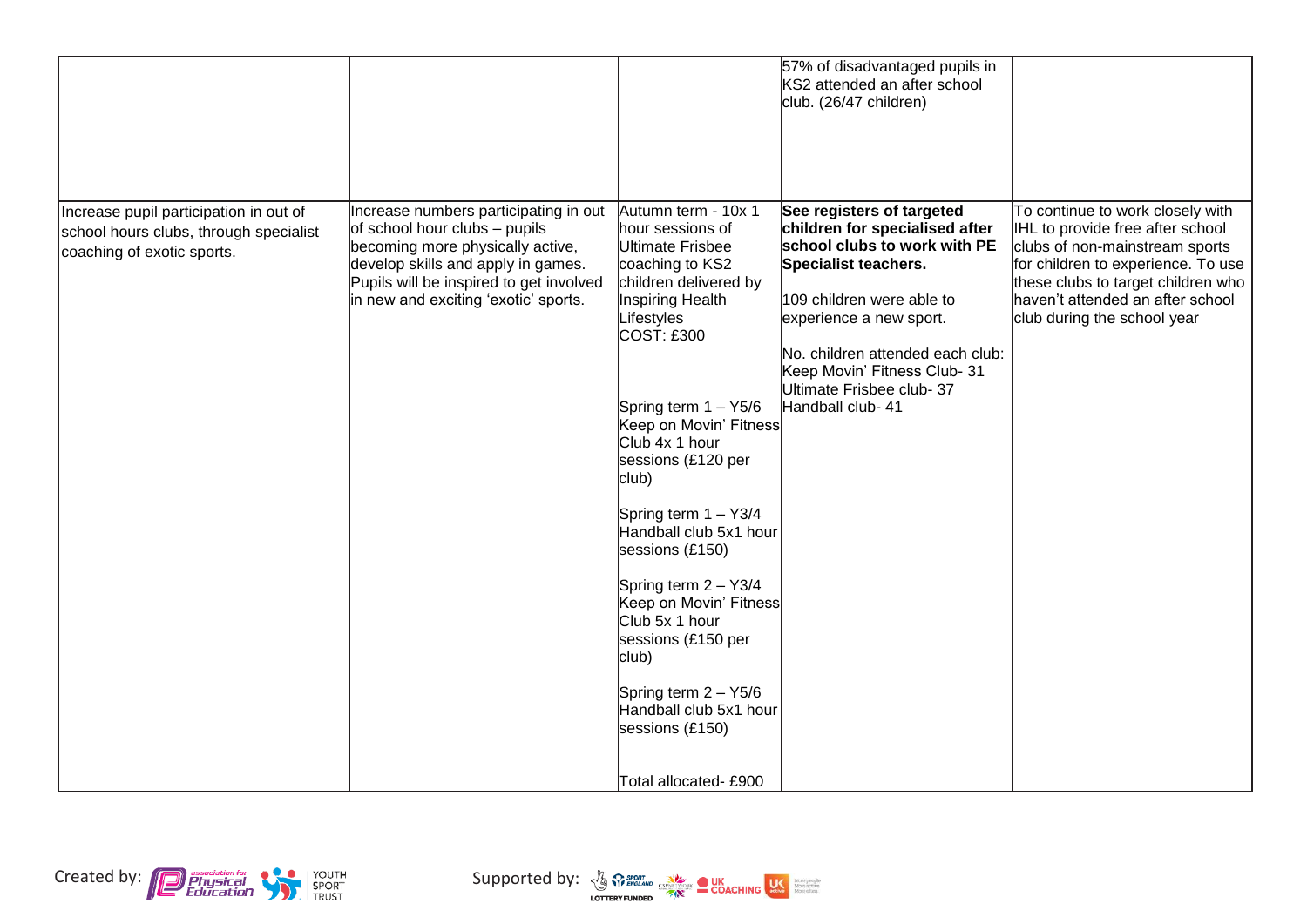| Identify children working at 'greater depth'<br>in PE and provide additional support to<br>suit their needs to achieve a higher level<br>of success in Sport in their next steps of<br>their development. | Children identified as working above<br>average in PE and Sport to attend 1<br>hour weekly extra-curricular club to<br>develop and deepen knowledge,<br>understanding and skills and to<br>promote high achievement and good<br>progress. Children to work with our<br>specialist PE teacher to develop<br>further understanding of healthy<br>lifestyles, performance analysis,<br>nutrition and target setting. | Free as part of PE<br>Specialist teacher<br>salary.                                                                | See registers of targeted<br>children for specialised after<br>school clubs to work with PE<br>Specialist teachers.<br>16 children in Year 6 identified as Sport sessions with a deeper<br>working above average in PE<br>attended a special programme of<br>sport after school club with our<br>PE specialist Mr Willock. | To continue to identify children<br>working at a greater depth of<br>understanding in PE and meeting<br>their needs by providing PE and<br>understanding.                                                                                                                |
|-----------------------------------------------------------------------------------------------------------------------------------------------------------------------------------------------------------|-------------------------------------------------------------------------------------------------------------------------------------------------------------------------------------------------------------------------------------------------------------------------------------------------------------------------------------------------------------------------------------------------------------------|--------------------------------------------------------------------------------------------------------------------|----------------------------------------------------------------------------------------------------------------------------------------------------------------------------------------------------------------------------------------------------------------------------------------------------------------------------|--------------------------------------------------------------------------------------------------------------------------------------------------------------------------------------------------------------------------------------------------------------------------|
| Identify 'non-participants' in extra-<br>curricular sport and provide additional<br>activities to encourage their immediate<br>and long term participation in sport and<br>physical activity.             | Pupils across KS2 to be identified who Free as part of PE<br>did not attend an extra-curricular<br>sports club during 2017 - 2018. Pupils salary.<br>will be selected carefully based on a<br>range of needs.<br>This will impact positively on<br>behaviour, confidence and attitude<br>towards exercise and physical activity.<br>Group of Year 5/6 pupils (Spring Term<br>2) and Year 3/4 pupils (Summer Term  | Specialist teacher                                                                                                 | See registers of targeted<br>children for specialised after<br>school clubs to work with PE<br>Specialist teachers.<br>53 targeted pupils attended a<br>Sports programme working with<br>our PE specialist Mr Willock to<br>develop self-esteem and<br>confidence in taking part in PE<br>and Sports activities.           | To continue to identify 'non-<br>participants' in extracurricular<br>spots and engage them with a<br>variety of new and exciting sports.                                                                                                                                 |
|                                                                                                                                                                                                           |                                                                                                                                                                                                                                                                                                                                                                                                                   | Total: £1,350                                                                                                      |                                                                                                                                                                                                                                                                                                                            |                                                                                                                                                                                                                                                                          |
| Key indicator 5: Increased participation in competitive sport                                                                                                                                             |                                                                                                                                                                                                                                                                                                                                                                                                                   |                                                                                                                    |                                                                                                                                                                                                                                                                                                                            |                                                                                                                                                                                                                                                                          |
| School focus with clarity on intended<br>impact on pupils:                                                                                                                                                | Actions to achieve:                                                                                                                                                                                                                                                                                                                                                                                               | <b>Funding</b><br>allocated:                                                                                       | Evidence and impact:                                                                                                                                                                                                                                                                                                       | Sustainability and suggested<br>next steps:                                                                                                                                                                                                                              |
| Increase pupils participation in<br>competitions or festivals                                                                                                                                             | Support children in different year<br>groups to compete at local and<br>regional competitions.                                                                                                                                                                                                                                                                                                                    | <b>Participation fees:</b><br>National Swimming<br>Championships<br>Swimming Gala<br>Town Sports<br>Total $-$ £200 | Registers kept for intra and inter<br>school festivals and<br>competitions:<br><b>Cross Country Championships</b><br>Swimming Gala (local and<br>regional)<br>Football Festivals<br>Tag-Rugby<br>Quicksticks Hockey<br>Basketball<br>Netball<br>Athletics                                                                  | Continue to raise the profile of<br>intra sports events within school<br>to benefit school teams<br>competing at local competitions.<br>Continue to attend local<br>competitions with the goal in<br>some competitions to follow the<br>pathway to regional competitions |



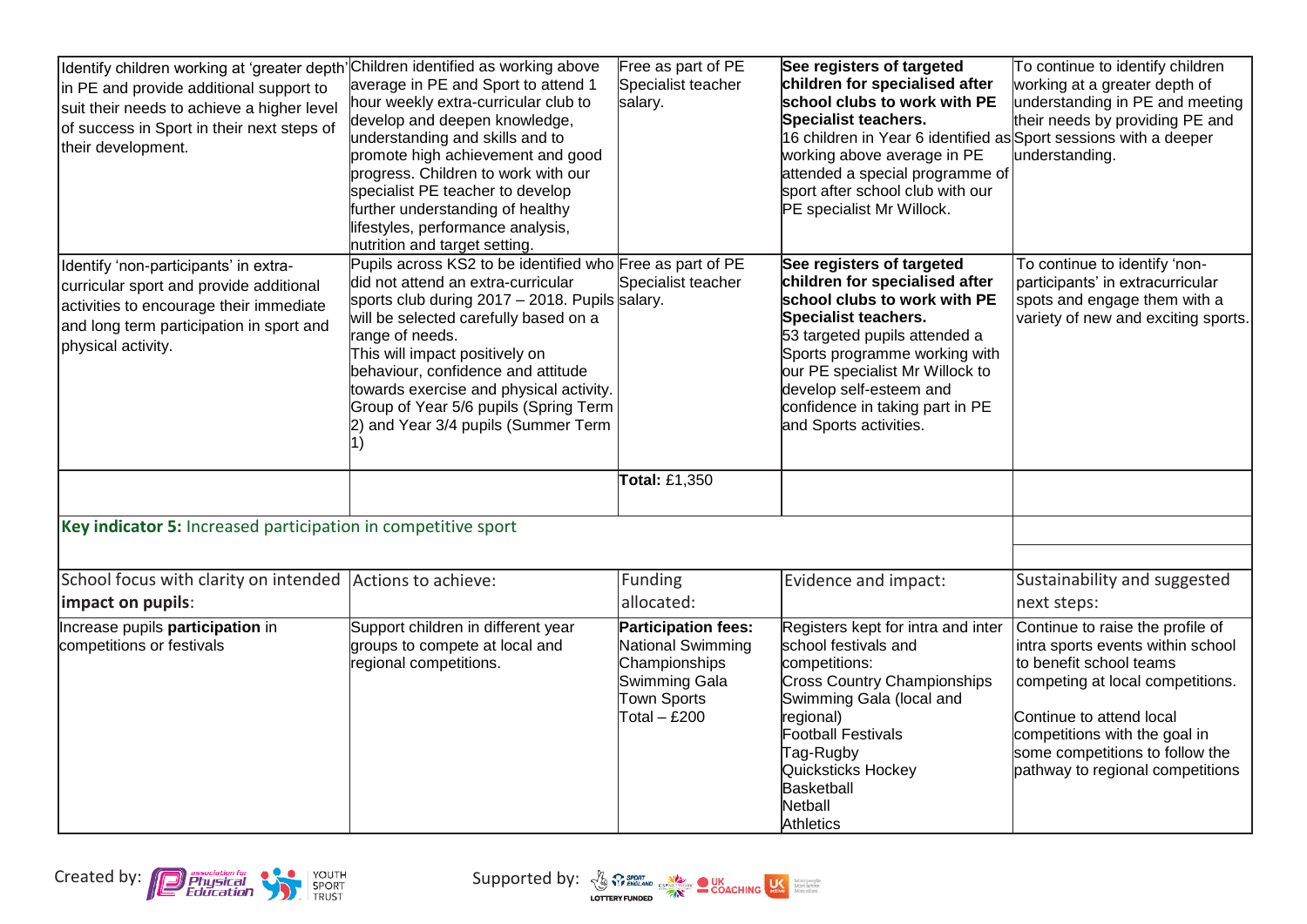|                                                               |                                                                      |                                                                                                                                                                               | Aquathlon<br>Children to experience a range<br>of successes at these inter-<br>school events.<br>43% of Y4-Y6 children<br>represented the school at inter<br>competition level (95/217 pupils).<br>This is an increase of 8% from<br>the previous year.<br>21% of Y4-Y6 disadvantaged<br>children represented the school<br>at inter competition level<br>$(7/33$ pupils).                                                                                                                                                                                                                                                                                                                                                                                                                                                                                                        |                                                                                                                                                                                                                    |
|---------------------------------------------------------------|----------------------------------------------------------------------|-------------------------------------------------------------------------------------------------------------------------------------------------------------------------------|-----------------------------------------------------------------------------------------------------------------------------------------------------------------------------------------------------------------------------------------------------------------------------------------------------------------------------------------------------------------------------------------------------------------------------------------------------------------------------------------------------------------------------------------------------------------------------------------------------------------------------------------------------------------------------------------------------------------------------------------------------------------------------------------------------------------------------------------------------------------------------------|--------------------------------------------------------------------------------------------------------------------------------------------------------------------------------------------------------------------|
| Increase pupils participation in<br>competitions or festivals | Arrange transport to local and regional Transport:<br>sports events. | <b>Cross Country</b><br>Championships<br>KS1 Multisport festival<br><b>GM Winter Games</b><br>Just Join in<br>Finals.<br>Wigan Warriors Yoga<br>Festival (Y6)<br>Total - £700 | 40 children were given the<br>opportunity to represent the<br>school at the GM Winter School<br>Games in Manchester. Our<br>athletics team finished 4 <sup>th</sup> place<br>at the GM Winter Games for<br>EFL Kids Cup Northern Sportshall Athletics out of the 20<br>best schools across Greater<br>Manchester.<br>Our boys swimming team won<br>the GM Swimming Finals and our<br>girls' team finished in 2 <sup>nd</sup> place.<br>Our Boccia team also finished 5th<br>at the GM Games.<br>Our Cross Country team were<br>overall winners of the Wigan<br><b>Cross Country Championships</b><br>with our girls finishing 2 <sup>nd</sup> and our<br>boys finishing in 3rd place.<br>12 Y2 children were able to<br>participate at our first KS1<br>Multisport Festival.<br>8 children from Y5-6 were given<br>the opportunity to represent<br>Wigan Athletic at the EFL Kids | Continue to access specialised<br>sports facilities to support teams<br>competing at regional sports<br>competitions.<br>Continue to support teams with<br>transport to the regional and<br>national competitions. |

Created by: Physical Physical Supported by:  $\frac{1}{2}$  Concrete  $\frac{1}{2}$  Concrete  $\frac{1}{2}$  Concrete  $\frac{1}{2}$  Concrete  $\frac{1}{2}$  Concrete  $\frac{1}{2}$  Concrete  $\frac{1}{2}$  Concrete  $\frac{1}{2}$  Concrete  $\frac{1}{2}$  Concrete  $\frac{1}{2$